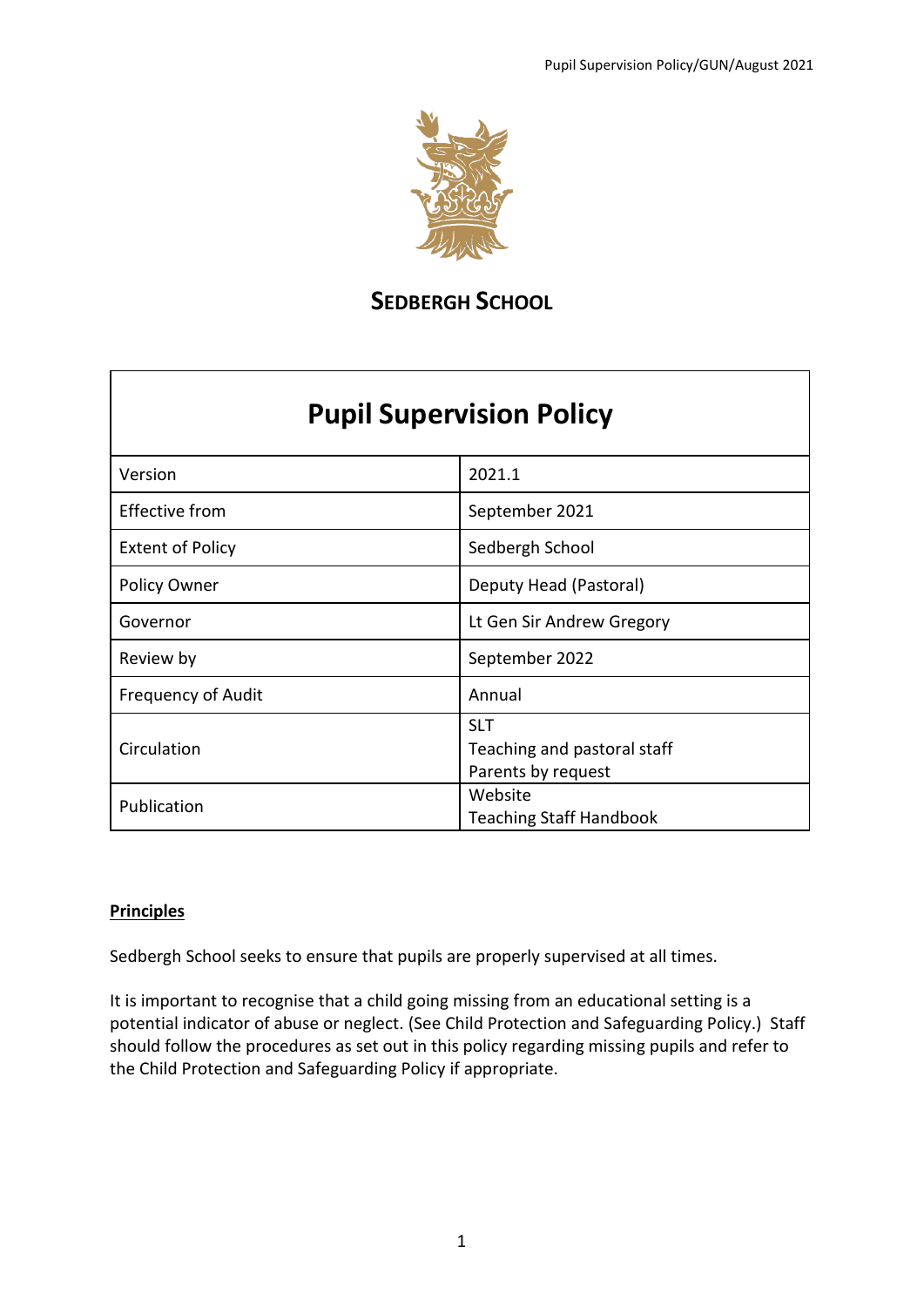#### 1. Registration

|            | <b>Breakfast</b> | Period | <b>Period</b>  | Period | <b>Period</b> | Lunch | <b>Period</b> | <b>Period</b> | <b>Tea</b> | <b>Evening</b> | <b>Bedtime</b> |
|------------|------------------|--------|----------------|--------|---------------|-------|---------------|---------------|------------|----------------|----------------|
|            |                  | 1      | $\overline{2}$ | 3      | 4             |       | 5.            | 6             |            | roll call      |                |
| <b>Mon</b> | 0700-            | 0825-  | 0925-          | 1055-  | 1155-         | 1255- | 1610-         | 1705-         | 1745-      | 1845-          | 2140-          |
|            | 0815             | 0919   | 1019           | 1149   | 1249          | 1410  | 1659          | 1754          | 1845       | 2000           | 2345           |
| <b>Tue</b> | 0700-            | 0825-  | 0925-          | 1055-  | 1155-         | 1255- | 1610-         | 1705-         | 1745-      | 1845-          | 2140-          |
|            | 0815             | 0919   | 1019           | 1149   | 1249          | 1410  | 1659          | 1754          | 1845       | 2000           | 2345           |
| Wed        | 0700-            | 0825-  | 0925-          | 1055-  | 1155-         | 1255- |               |               | 1745-      | 1845-          | 2140-          |
|            | 0815             | 0919   | 1019           | 1149   | 1249          | 1410  |               |               | 1845       | 2000           | 2345           |
| <b>Thu</b> | 0700-            | 0825-  | 0925-          | 1055-  | 1155-         | 1255- |               |               | 1745-      | 1845-          | 2140-          |
|            | 0815             | 0919   | 1019           | 1149   | 1249          | 1410  |               |               | 1845       | 2000           | 2345           |
| Fri        | 0700-            | 0825-  | 0925-          | 1055-  | 1155-         | 1255- | 1610-         | 1705-         | 1745-      | 1845-          | 2140-          |
|            | 0815             | 0919   | 1019           | 1149   | 1249          | 1410  | 1659          | 1754          | 1845       | 2000           | 2345           |
| Sat        | 0700-            | 0825-  | 0925-          | 1025-  |               | 1120- |               |               | 1700-      | 1845-          | 2140-          |
|            | 0815             | 0919   | 1019           | 1120   |               | 1325  |               |               | 1845       | 2000           | 2345           |
| Sun        | 0825-            |        |                |        |               | 1120- |               |               | 1745-      | 1845-          | 2140-          |
|            | 1000             |        |                |        |               | 1325  |               |               | 1845       | 2000           | 2345           |

Pupils are registered in iSAMS during the following periods:

(i) Changes in summer timetable (Pd 5 becomes 1410-1500 & Pd 6 becomes 1505-1555)

- (ii) Outside of these periods, pupils are expected to be in ASPs, games, Boarding Houses or to have signed out of their Boarding House to attend an approved activity.
- (iii) From bedtime to breakfast, pupils are expected to be in their bedrooms.
- (iv) SMT will periodically review attendance registers to identify any trends or patterns of absence and to take appropriate steps to deal with these.

#### 2 Unauthorised absence from lessons

- (i) If a pupil is unauthorised absent from lessons then teachers must contact the House residential team via phone or the group email.
- (ii) As soon as a satisfactory reply is received, then this information should be recorded in the register and the matter is closed.
- (iii) If no reply is received during the lesson, then teachers should **speak** to a member of the House residential team as a matter of priority.
- (iv) If the pupil still cannot be located then the HSM must be consulted immediately.
- (v) If HSMs cannot immediately locate the pupil then he or she must inform a member of SMT and the pupil search protocol below will be actioned.

#### 3. Unauthorised absence from House roll calls

- (i) If a pupil is unauthorised absent from House roll calls duty staff should initially enquire of friends, House staff and AHSM to investigate the location of the pupil.
- (ii) As soon as the pupil is located, then this information should be recorded in the register and the matter is closed (unless the HSM wishes to take further action).
- (iii) If the pupil still cannot be located then the HSM must be consulted immediately.
- (iv) If HSMs cannot immediately locate the pupil them he or she must inform a member of SMT and the pupil search protocol below will be actioned.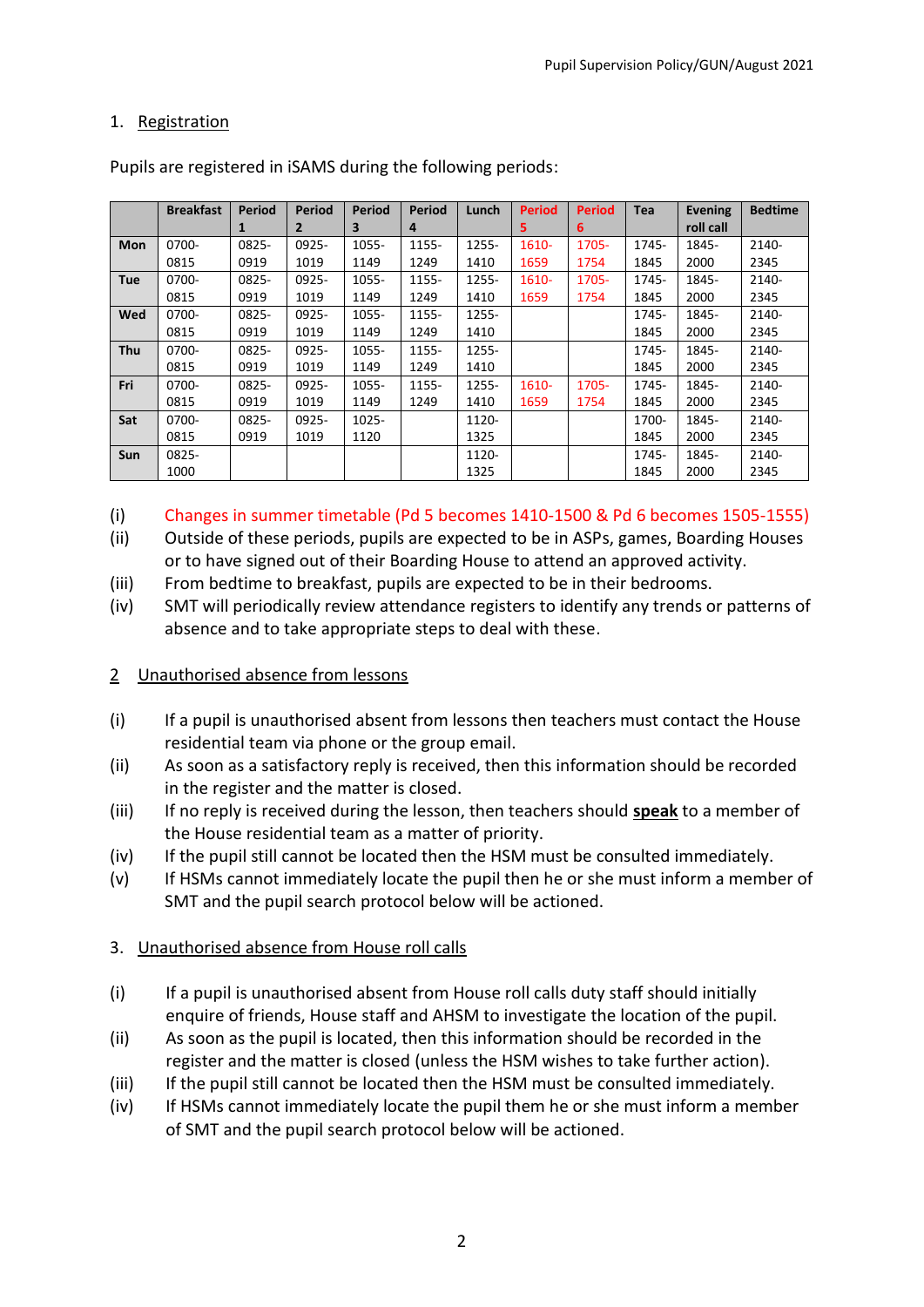# 4. Missing Pupil Search Protocol

Once there is a genuine suspicion of unauthorised absence from whatever source, the following action should be taken by the pupil's HSM or specified Deputy:

- i) The Headmaster or Deputy Head informed
- ii) The last 'sighting' of the pupil ascertained
- iii) The nature of the most frequent conversations ascertained
- iv) A check made of the pupil's locker/room and enquiry made of contemporaries
- v) Establish what monies and transport methods were available
- vi) Parents informed
- vii) Police informed

During all these procedures the Headmaster or Deputy Heads should be kept informed of all developments and an incident diary recording events, action taken, and timings, should be created at an appropriate time.

# 5. Pupil Supervision in Boarding Houses

- (i) Staff supervising boarders outside teaching time will be sufficient in number, training and experience for the age, number and needs of boarders, and the locations and activities involved.
- (ii) Boarders are at all times under the responsibility of an identified member of staff who is suitably qualified and experienced and that staff member knows the whereabouts of boarders (or know how to find their whereabouts) in their charge at all times.
- (iii) There is at least one adult member of staff sleeping in each boarding house at night, responsible for the boarders in the house. Boarders are able to contact this member of staff during the night.
- (iv) In general there is always at least one member of staff present in each Boarding House; Housemaster/Housemistress (or their spouse), AHSM, Resident Tutor, member of the House tutor team or member of the domestic/catering staff.
- (v) There may be rare occasions when there is no adult physically present in a supervisory capacity in the boarding house. Such occasions will tend to be when the majority of the pupils are also not in the boarding house, such as mid-afternoons during games practices.
- (vi) Staff duty cover is indicated on House notice boards showing pupils who is on duty and how to contact them. A HSM, AHSM or tutor will always be present in the House during breakfast, break, lunch and tea.
- (vii) Staff mobile numbers are freely available to pupils.

**Nothing in this policy should affect the ability of any person to contact the emergency services in the event of a medical emergency. For the avoidance of doubt, staff should dial 999 for the emergency services in the event of a medical emergency before implementing the terms of this policy and make clear arrangements for liaison with ambulance services on the School site.**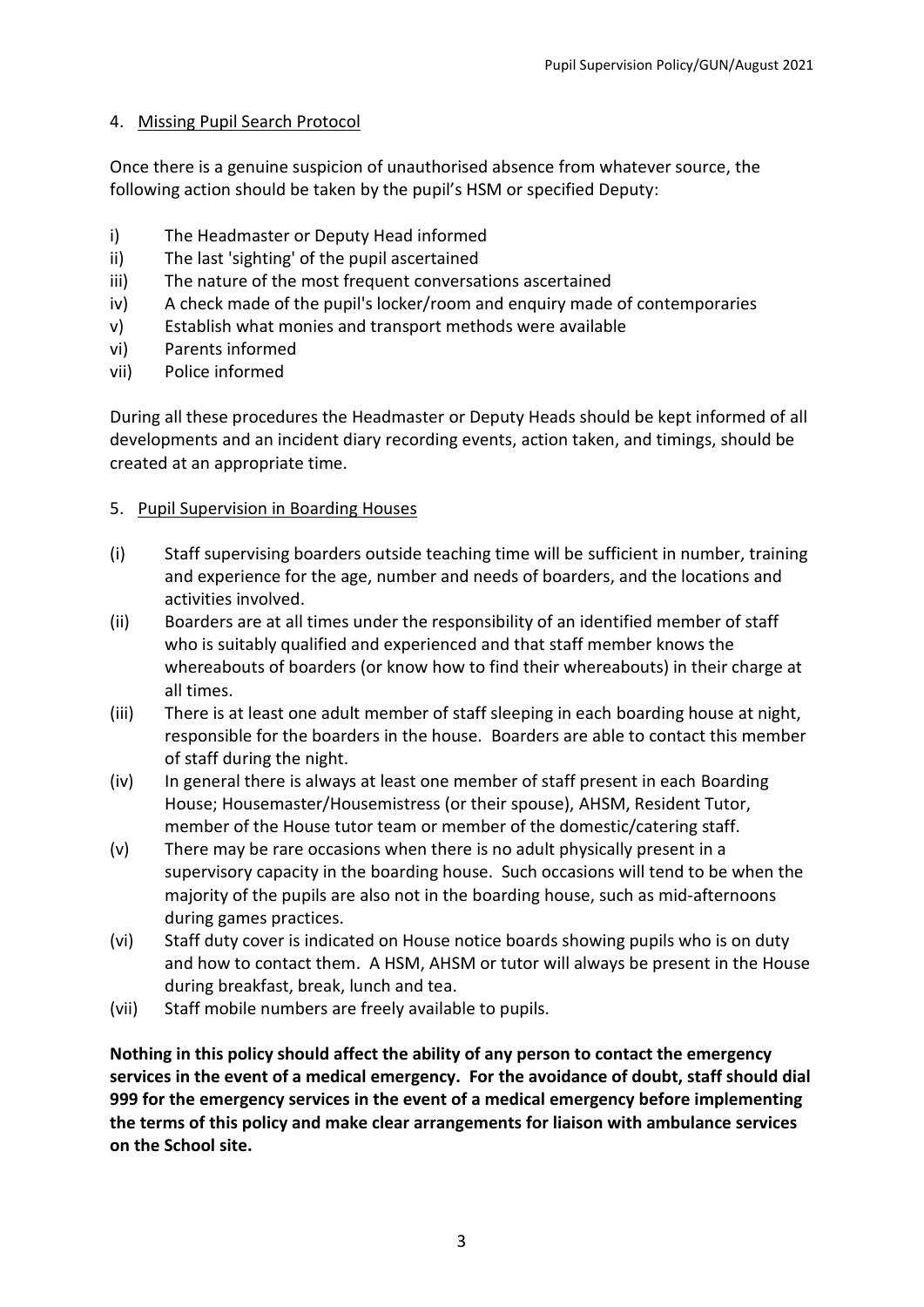# 6. Supervising Pupils with Medical Issues in Boarding Houses

- (i) Pupils who feel unwell in Boarding Houses should present themselves to AHSM (or HSM/DHSM in AHSM absence) for assessment. AHSM should make a brief assessment as to the nature of the illness and severity. If deemed severe the Medical Centre should be called immediately so that the Duty Nurse can advise or see the pupil if necessary.
- (ii) In accordance with the Medication Policy, AHSM may decide in the case of minor illness, coughs, and colds to give over the counter remedies and then encourage the pupil to attend School as normal. If AHSM feels that attendance at School is inappropriate, then the pupil should move into sick bay wherever possible or return to bed if this is not the case. In either case, pupils should not have any access to laptops/tablets etc so that they can recover as swiftly as possible.
- (iii) AHSMs should endeavour to encourage pupils to return to lessons, games and activities as soon as they are able. If the pupil does not return to School within two hours then the Duty Nurse should be informed and may choose to make an assessment or arrange an appointment with the Doctor.
- 7. Supervising Pupils with Medical issues in Lessons, Games & Activities
- (i) Pupils who feel unwell in lessons, games or activities should present themselves to the teacher in charge. The teacher will then make a brief assessment as to the nature of the illness and severity. Full consideration must be given to any known medical conditions. If deemed severe, the Medical Centre should be called immediately so that the Duty Nurse can advise or see the pupil if necessary.
- (ii) The teacher may decide in the case of minor illness, coughs and colds, that the pupil should return to their Boarding House to see AHSM. In this case, the teacher in charge must make contact with the AHSM or a member of the House residential team **before** the pupil is sent back to the House. If no member of the House residential team is available then the teacher should contact the Medical Centre.
- 8. Supervising pupils in staff accommodation
- (i) **Boarding Houses** Pupils should not normally enter private side accommodation unless they are in minimum groups of two. Where this absolutely cannot happen, staff must inform the pupil's HSM\* as soon as is reasonably possible.
- (ii) **Non-Boarding Houses** Pupils may only visit staff accommodation in minimum groups of two AND with the written (emailed) permission of HSMs\*.
- (iii) **Alcohol**  Alcohol can only be served to pupils in accordance with the School's alcohol policy AND with the written prior permission of the HSM\*.

(\*Parental permission, rather than HSM permission, will suffice in respect of day pupils or boarders who are at that time under the care of their parents.)